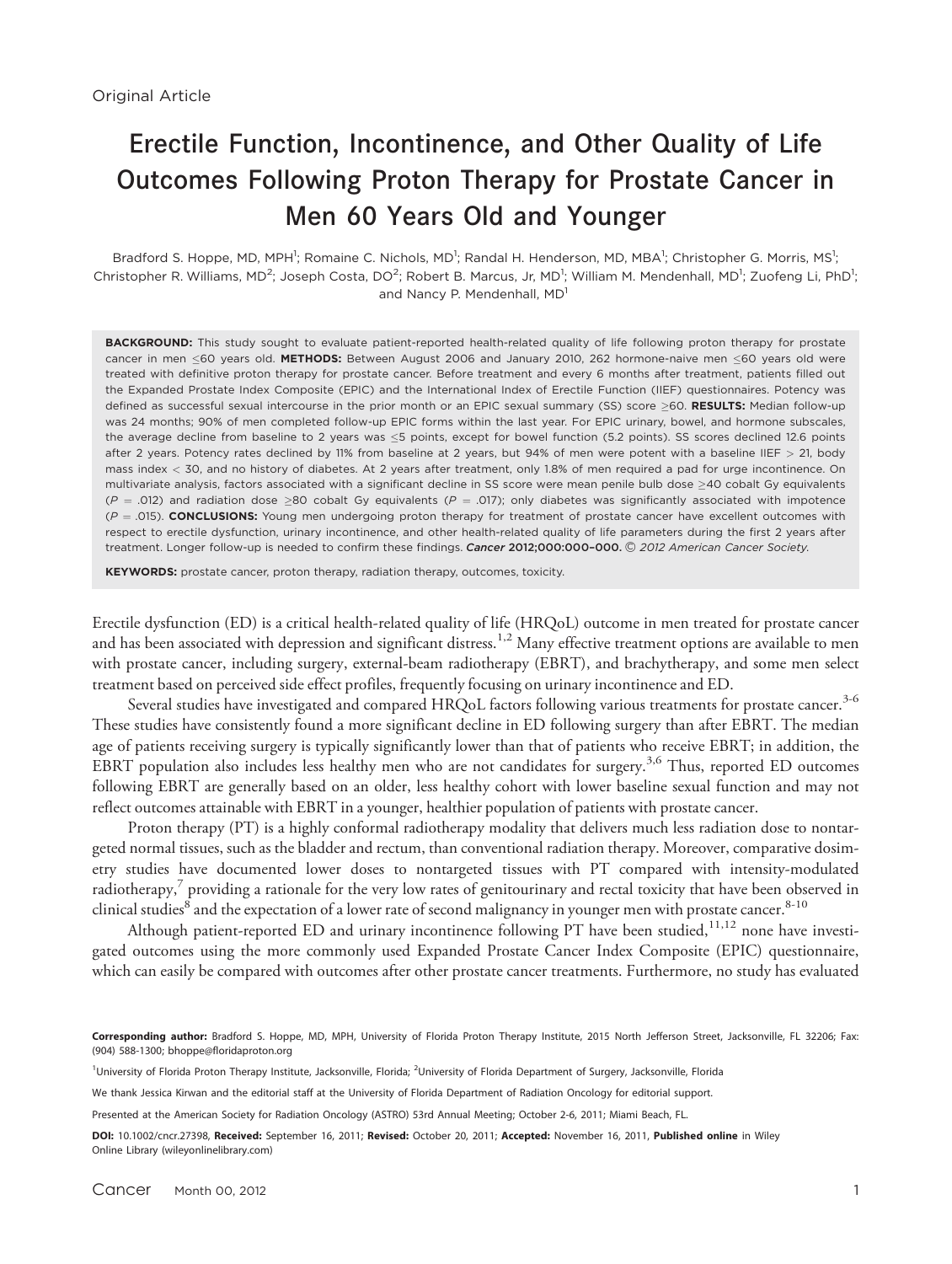ED in a cohort of young men treated with EBRT, where interactions from medical comorbidities are less likely to influence ED outcomes and for whom baseline sexual function would be similar to "typical" surgical patients.

This study investigates patient-reported HRQoL outcomes (with an emphasis on sexual outcomes) through use of the EPIC questionnaire in a young cohort of patients ( $\leq$ 60 years old) who received definitive treatment with PT alone.

# MATERIALS AND METHODS Patients

This study was approved by the University of Florida Institutional Review Board (IRB) and included men aged 60 years or less who were treated with definitive PT alone for prostate cancer. These men were all treated on an IRBapproved outcome tracking protocol and may also have been enrolled on 1 of 3 IRB-approved treatment protocols open between August 2006 and January 2010. Patients were excluded if they received hormone therapy  $(n = 28)$ or had less than 6 months of follow-up ( $n = 7$ ). In total, 262 patients were included in the study.

HRQoL parameters were captured prospectively before the start of definitive treatment, every 6 months for the first year, and then every 6 to 12 months annually following treatment, using the 50-item EPIC questionnaire,<sup>13</sup> the 5-item International Index of Erectile Function (IIEF), and the International Prostate Symptom Score. If a patient was unable to return for follow-up to fill out the questionnaire, the questionnaire was mailed to the patient or the patient filled out the questionnaire through a secure online medical records portal. For the purposes of this study, if a patient did not have 12-month follow-up, his 18-month HRQoL was used instead for assessment at 1 year. If a patient did not have 24-month follow-up, his 30-month or 36-month HRQoL was used. The EPIC summary and subscales were then calculated and reported using a scale of 0 to 100, with higher scores indicating better outcomes. IIEF scores were calculated and reported by a scale of 5 to 25, with higher scores indicating better outcomes. For the purposes of this study, a strict definition of potency was defined as ''having successfully engaged in sexual intercourse at least once in the past month'' or an EPIC sexual summary score of  $\geq 60$ .<sup>14</sup> Patient baseline characteristics and medical comorbidities that could impact ED were extracted from the patient's initial history at consultation.

# Simulation, Planning, and Treatment

The University of Florida Proton Therapy Institute simulation, planning, and treatment guidelines for prostate cancer have previously been published.<sup>15</sup> In brief, after having 3 to 4 visicoil fiducial markers placed within the prostate by transrectal ultrasound guidance, patients were simulated on a Philips Brilliance computed tomography (CT) big-bore simulator (Philips Healthcare, Andover, Mass). Thirty minutes before simulation, patients voided, then drank  $420 \text{ cm}^3$  (15 ounces) of water. Patient position was secured with a vacuum-locked body mold. Supine positioning was typically used. Saline (100-200 mL) was instilled into the rectum or a rectal balloon was used to stabilize the prostate position.

Immediately after CT simulation, a magnetic resonance imaging (MRI) scan was obtained on a Philips Panorama 0.23T open-MRI system. The CT and MRI images were fused using the Philips Pinnacle AcQSim3 virtual simulation workstation, and imported into the Varian Eclipse treatment planning system (Varian Medical Systems, Palo Alto, Calif). Prostate and seminal vesicle targets along with the penile bulb were contoured by the treating physicians. Normal tissues, including the bladder, rectum, bowel, and femoral heads, were manually contoured by dosimetrists and confirmed by the treating physician. A planning target volume (PTV) was constructed from the prostate and/or seminal vesicles with margins of 4 mm in the antero-posterior and lateral directions, and 6 mm in the superior-inferior direction. Dosimetric specifications required that 95% of the PTV receive 100% of the prescribed dose and 100% of the PTV receive at least 95% of the prescribed dose. Patients were treated with double-scatter PT with right and left lateral (or slightly oblique) field arrangements with customized brass apertures and compensators. Image-guided treatment was performed by using orthogonal kilovolt imaging for fiducial localization. Depending on protocol, patients were treated either with 2 cobalt Gy equivalents (CGE) per fraction to a total dose of 76-82 CGE or at 2.5 CGE per fraction to a total dose of 70-72.5 CGE.

# **Statistics**

SAS and JMP software were used for all statistical computation (SAS Institute, Cary, NC). A repeated-measures analysis of variance was used to determine whether there was a statistically significant average increase or decrease in EPIC scores between baseline and 24 months after treatment. A likelihood ratio chi-squared test provided the same repeated measures assessment of potency frequencies between baseline and 24 months after treatment. The nonparametric version of the chi-squared test (Fisher exact test) was used for the analysis of the categorical endpoints of potency and 2 dichotomized versions of delta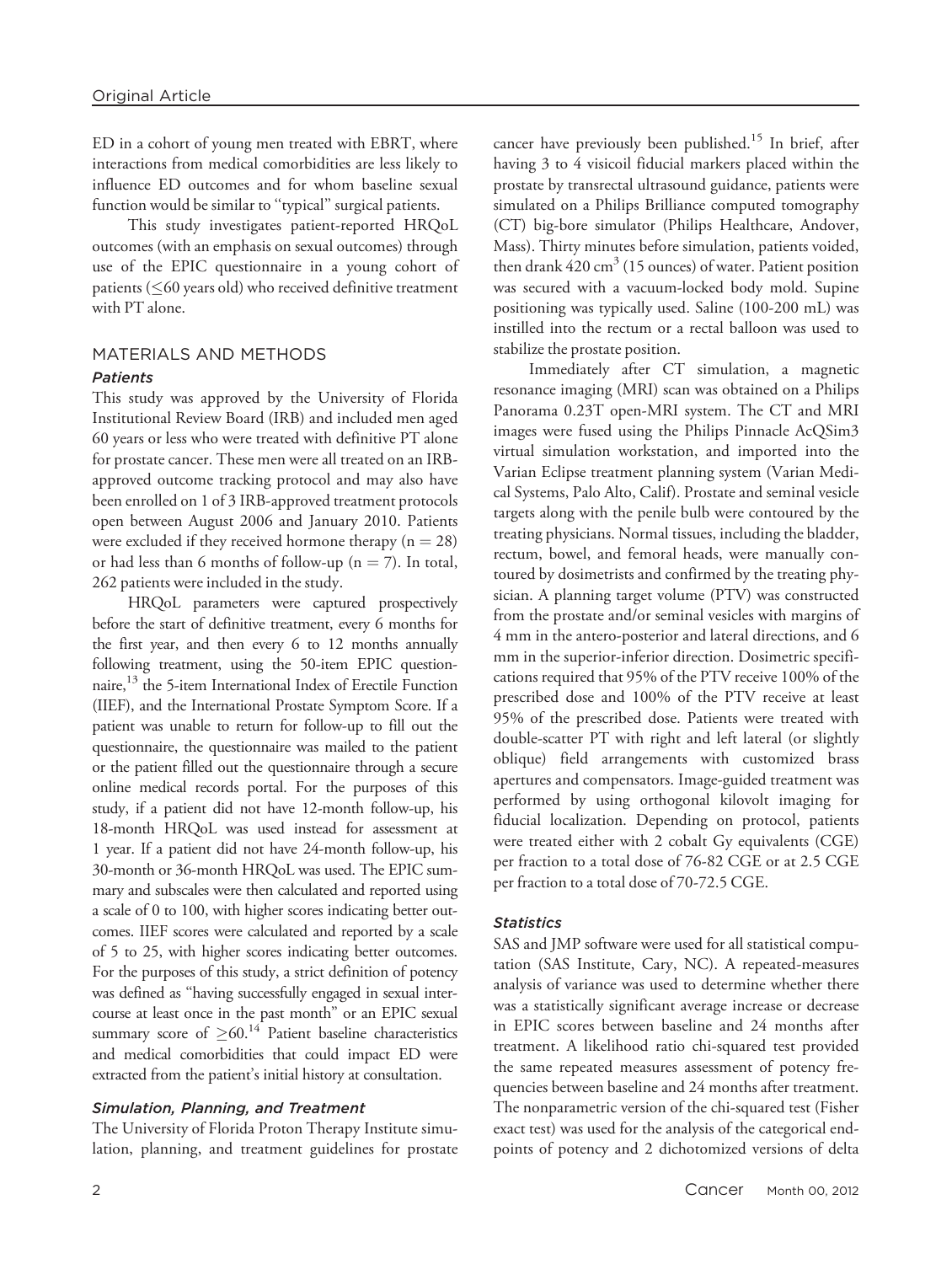change from baseline EPIC sexual summary score. The 2 dichotomized EPIC sexual summary scores were accomplished by comparing each patient's last available sexual summary score to values equivalent to 0.5 standard deviation (considered clinically relevant in other HRQoL studies) $16,17$  and 1 standard deviation lower than the baseline sexual summary mean. The last available follow-up was also used to determine potency.

#### RESULTS

The median follow-up for the entire cohort was 24 months (range, 6-53 months). Thus far, only one patient has developed a biochemical recurrence; he had high-risk prostate cancer (stage cT3a, Gleason score of 8, and pretreatment prostate-specific antigen level of 33) and refused hormone therapy as part of definitive treatment. A separate patient died from an asthma attack 9 months after treatment. A total of 90% of patients contributed follow-up within 1 year of analysis. The proportion of responses at baseline, 6 months, 1 year, and 2 years for the EPIC questionnaire were available for 97%, 96%, 91%, and 87% of patients, respectively.

Patient-, disease-, and treatment-specific details for the patient cohort are summarized in Table 1. The median age was 56 years (range, 41-60 years) and 87% were caucasian. The median height, weight, and body mass index (BMI) were 180 cm (range, 160-198 cm), 87.7 kg (range, 60.9-171.8 kg), and 27.7 kg/m<sup>2</sup> (range, 20.2-50.2  $\text{kg/m}^2$ ), respectively. At baseline, 41 men (16%) admitted to using phosphodiesterase-5 inhibitor.

Mean EPIC scores with standard deviations over the first 2 years and at last follow-up are listed by subscale in Table 2. For urinary, bowel, and hormone categories, the average absolute reduction from baseline to 2 years was  $\leq$ 5 points, except for bowel function (5.2 points). Urinary subscores did not substantially change. Urinary incontinence scores only declined from 95.8 at baseline to 92.2 at 2 years. In response to the specific urinary incontinence questions from the EPIC at 2 years, 1.8% of men used a pad to manage urge incontinence.

The sexual summary, sexual function, and sexual bother scores reported over time are presented in Figure 1. The largest decline in the EPIC sexual summary score occurred within the first year after treatment, with a mean drop of 11.1 points, whereas the mean drop was 12.6 points from baseline to 2 years.

The incidence of potency (defined earlier) is depicted for all patients (Fig. 2). Potency rates declined by 11% from baseline over 2 years. In a subgroup of men Table 1. Patient, Disease, and Treatment Characteristics

| <b>Characteristic</b>                                                                                                  | N                                      | $\frac{0}{0}$                        |
|------------------------------------------------------------------------------------------------------------------------|----------------------------------------|--------------------------------------|
| <b>Marital status</b><br>Married<br>Divorced/separated<br>Single<br>Widowed<br><b>Unknown</b>                          | 201<br>32<br>21<br>$\overline{2}$<br>6 | 77<br>12<br>8<br>1<br>$\overline{2}$ |
| <b>Mood disorder</b><br>Depression<br>Anxiety<br>None                                                                  | 20<br>19<br>223                        | 8<br>$\overline{7}$<br>85            |
| <b>Diabetes</b><br>Yes<br>No                                                                                           | 17<br>245                              | 6<br>94                              |
| <b>High cholesterol</b><br>Yes<br>No                                                                                   | 106<br>156                             | 41<br>59                             |
| <b>Hypertension</b><br>Yes<br>No                                                                                       | 95<br>167                              | 36<br>64                             |
| <b>Cardiac disease</b><br>Yes<br>No                                                                                    | 22<br>240                              | 8<br>92                              |
| <b>T</b> classification<br>T <sub>1c</sub><br>T <sub>2a</sub><br>T <sub>2</sub> b<br>T <sub>2</sub> c/T <sub>3a</sub>  | 205<br>44<br>10<br>3                   | 78<br>17<br>4<br>1                   |
| <b>Gleason score</b><br>5<br>6<br>7<br>8                                                                               | $\overline{c}$<br>167<br>88<br>5       | 1<br>64<br>33<br>$\overline{2}$      |
| Prostate-specific antigen<br>< 10<br>10 to 20<br>>20                                                                   | 236<br>24<br>$\overline{2}$            | 90<br>9<br>1                         |
| <b>Risk group</b><br>Low<br>Intermediate<br>High                                                                       | 156<br>100<br>6                        | 60<br>38<br>$\overline{c}$           |
| <b>Radiation dose</b><br>70-72.5 CGE at 2.5 CGE/fraction<br>76-78 CGE at 2 CGE/fraction<br>80-82 CGE at 2 CGE/fraction | 40<br>183<br>39                        | 15<br>70<br>15                       |

without diabetes,  $BMI < 30$ , and a baseline IIEF  $> 21$ , 94% were potent 2 years after treatment.

The degree of ED as defined by the IIEF-5 score (none, >21; mild, 17-21; mild-moderate, 12-16; moderate, 8-11; severe, 5-7) at baseline and at last follow-up is shown in Table 3. The rates of "no ED" or "mild ED" remained high 2 years after treatment (73%) compared with baseline levels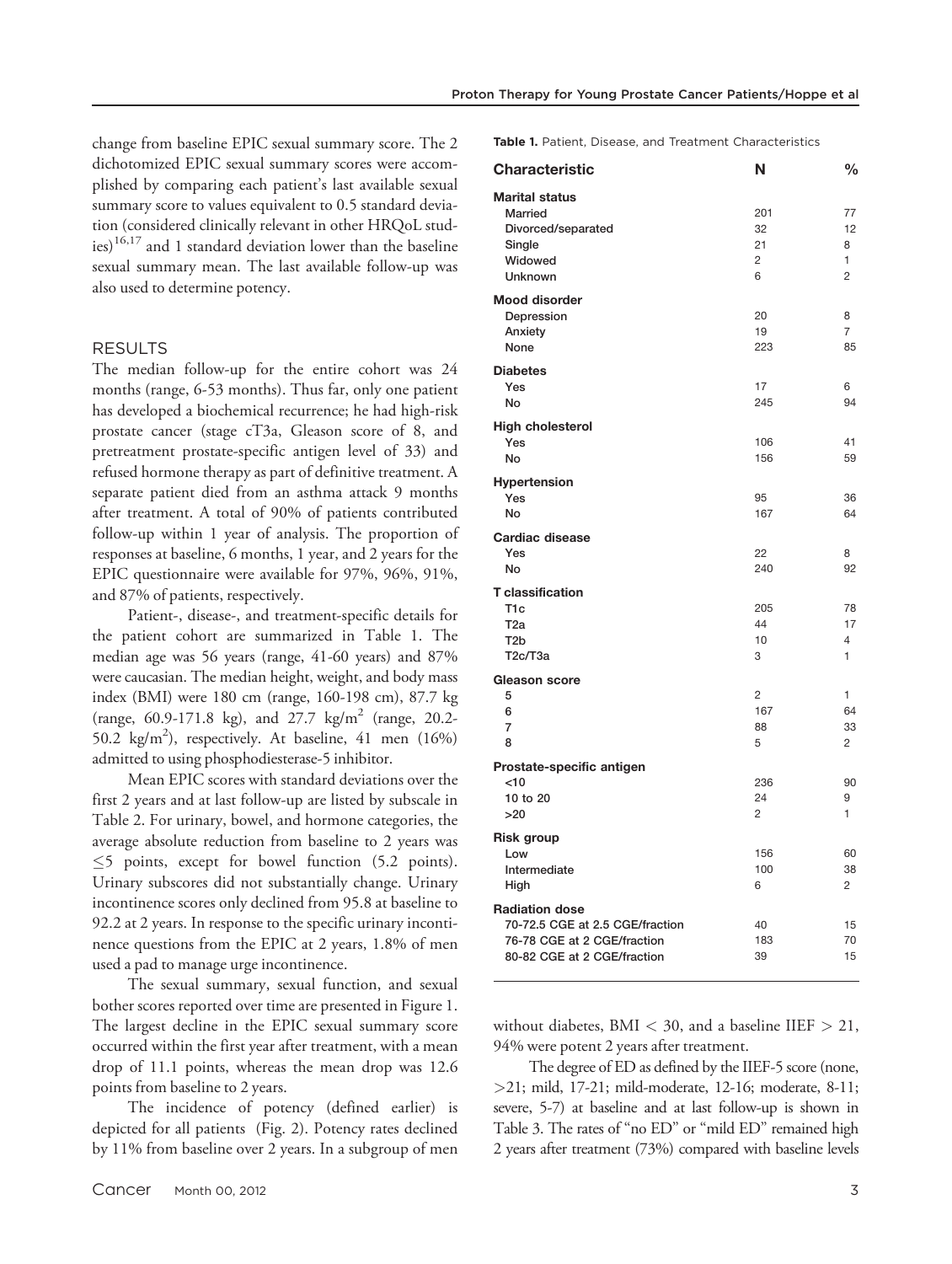Table 2. Expanded Prostate Cancer Index Composite (EPIC) Scores Over Time in Our Patient Population (and Standard Deviations in Parentheses)

|                                | <b>Baseline</b> | 6 mo        | 1у          | 2y          | <b>Last Follow-Up</b> | P       |
|--------------------------------|-----------------|-------------|-------------|-------------|-----------------------|---------|
| Urinary summary                | 91.6(8.5)       | 88.9 (11.6) | 87.3 (12.4) | 88.5 (11.6) | 88.6 (11.5)           | < 0.001 |
| Urinary function               | 97(6.9)         | 94.5(9.5)   | 93.4 (10.3) | 94.2(9.5)   | 94 (9.9)              | .0006   |
| Urinary bother                 | 87.7 (11.9)     | 84.9 (14.7) | 82.9 (15.8) | 84.4 (15.0) | 84.7 (14.7)           | .0002   |
| Urinary incontinence           | 95.8(9.2)       | 93.8(11)    | 92.5(13.2)  | 92.2 (13.0) | 92 (12.9)             | .0418   |
| Urinary irritative/obstructive | 90.2(9.6)       | 87 (13.6)   | 85.6 (14.7) | 87.5 (12.7) | 87.8 (12.7)           | .0002   |
| Bowel summary                  | 95.1(5.8)       | 91.7(10.4)  | 89.0 (11.7) | 90.3 (10.8) | 90.8(10.3)            | < .0001 |
| Bowel function                 | 96(6.9)         | 91.9(12.5)  | 88.9 (14.6) | 90.8(9.3)   | 90.9(12.5)            | < .0001 |
| Bowel bother                   | 94.1(6.4)       | 91.7(9.5)   | 89.3 (10.3) | 89.7 (13.7) | 91(9.4)               | < .0001 |
| Sexual summary                 | 75.5 (17.8)     | 67.7 (20)   | 64.4 (22.0) | 62.9 (22.6) | 62.7(22.1)            | < .0001 |
| Sexual function                | 71.9 (17.1)     | 64.2 (18.3) | 61.7 (20.7) | 60.6 (20.5) | 59.7 (20.5)           | < .0001 |
| Sexual bother                  | 84.3 (22.1)     | 75.2 (26.9) | 71.0 (27.8) | 69.1 (30.2) | 70 (28.4)             | < .0001 |
| Hormone summary                | 92.6(9.2)       | 90.7(10.2)  | 91.7(9.7)   | 91.8(9.2)   | 91.1(9.7)             | .7673   |
| Hormone function               | 89.9 (11.3)     | 88.2 (12)   | 89.2 (11.3) | 89.8 (10.9) | 88.9 (11.5)           | .9567   |
| Hormone bother                 | 94.5(8.8)       | 92.9(9.9)   | 93.8(9.3)   | 93.6(8.6)   | 93(9.3)               | .8169   |
| Number of potential patients   | 262             | 262         | 261         | 195         | 262                   |         |
| Number of patients with data   | 255             | 243         | 237         | 170         | 262                   |         |
| Percent of patients with data  | 97%             | 93%         | 91%         | 87%         | 100%                  |         |



(86%). The number of patients actively engaging in sexual intercourse at least weekly only dropped by 11% at 2 years. In addition, answers to selected questions from the EPIC at baseline through last follow-up are also listed in Table 3.

The results of univariate and multivariate analyses are listed in Table 4 for sexual summary score and also for potency. On multivariate analysis, no factor was significant for a decline of 50% of baseline standard deviation. Two factors were significant for a decline by baseline standard deviation or greater, including penile bulb mean dose  $\geq 40$  CGE ( $P = 0.012$ ) and PT dose  $\geq 80$  CGE  $(P = 0.017)$ . Multivariate analysis for potency was significant for only diabetes ( $P = 0.015$ ).

## **DISCUSSION**

Men undergoing EBRT as definitive treatment for prostate cancer have traditionally been older and have had more medical comorbidities (precluding surgery) than men undergoing prostatectomy. Considering the comparatively favorable cure rates emerging from long-term studies of radiotherapy in patients with prostate cancer, younger men are considering radiotherapy as an option due to concerns about urinary incontinence and ED following prostatectomy. The present study investigated HRQoL outcomes with an emphasis on urinary incontinence and erectile function in younger men  $(60$  years old) following definitive PT and found only mild changes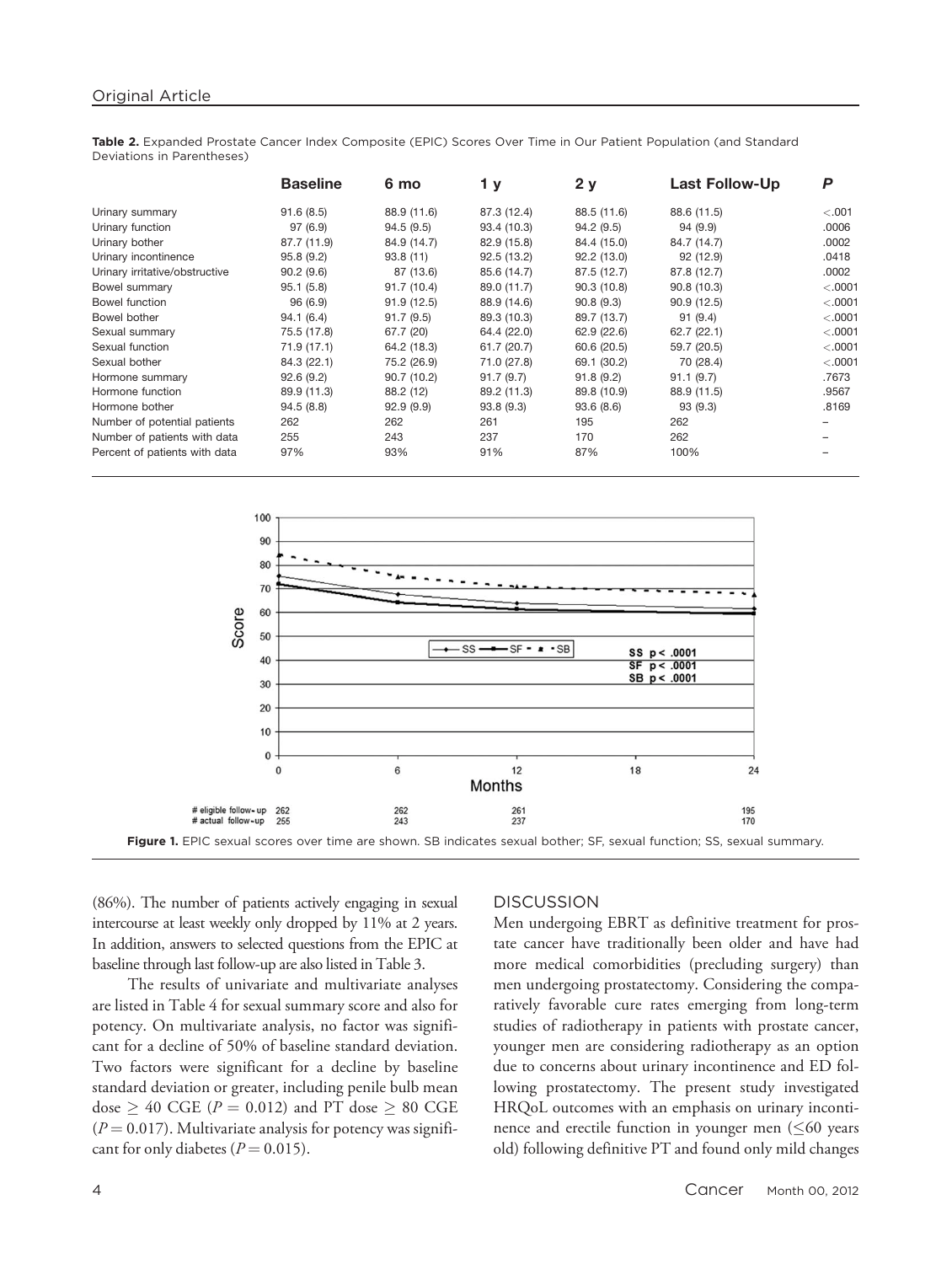



Table 3. Distribution of Answers to Specific IIEF and EPIC Questions Over 2 Years

| <b>Quality of Life Question</b>                                                       | <b>Baseline</b> | 6 mo  | 1 <sub>y</sub> | 2y    |  |  |
|---------------------------------------------------------------------------------------|-----------------|-------|----------------|-------|--|--|
| Erectile dysfunction determined by IIEF score                                         |                 |       |                |       |  |  |
| No Problem                                                                            | 69%             | 57%   | 48%            | 45%   |  |  |
| Mild ED                                                                               | 17%             | 21%   | 25%            | 28%   |  |  |
| Mild to Mod ED                                                                        | 9%              | 10%   | 10%            | 12%   |  |  |
| Moderate ED                                                                           | 1%              | 3%    | 7%             | 4%    |  |  |
| Severe ED                                                                             | 0%              | 3%    | 4%             | 4%    |  |  |
| Not sexually active                                                                   | 5%              | 6%    | 4%             | 8%    |  |  |
| How many pads per day did you use to control leakage during the last month?           |                 |       |                |       |  |  |
| None                                                                                  | 100.0%          | 99.6% | 99.2%          | 98.2% |  |  |
| One or more pads                                                                      | 0.0%            | 0.4%  | 0.8%           | 1.8%  |  |  |
| During the last month, how often did you have sexual intercourse?                     |                 |       |                |       |  |  |
| Not at all                                                                            | 14%             | 14%   | 18%            | 18%   |  |  |
| <weekly< td=""><td>23%</td><td>28%</td><td>29%</td><td>30%</td></weekly<>             | 23%             | 28%   | 29%            | 30%   |  |  |
| $\geq$ Weekly                                                                         | 63%             | 58%   | 53%            | 52%   |  |  |
| Overall, how big a problem has your sexual function been for you over the last month? |                 |       |                |       |  |  |
| No problem                                                                            | 65%             | 48%   | 37%            | 39%   |  |  |
| Very small problem                                                                    | 19%             | 21%   | 22%            | 20%   |  |  |
| Small problem                                                                         | 7%              | 14%   | 17%            | 15%   |  |  |
| Moderate or big problem                                                               | 10%             | 17%   | 24%            | 26%   |  |  |

ED indicates erectile dysfunction; EPIC, Expanded Prostate Cancer Index Composite; IIEF, International Index of Erectile Function.

in the urinary, bowel, hormone, and sexual scores following treatment. Although erectile function appeared to be affected by PT, the EPIC sexual summary scores demonstrated an average decline of only 12.6 points over a 2-year period. Furthermore, potency rates as defined in this study remained high, with 90% of all men and 94% of patients with high pretreatment potency, no obesity, and no diabetes remaining potent 2 years following treatment. Urinary continence levels were also well maintained, including only a 3.6-point decline over 2 years and only 1.8% of men requiring a pad at 2 years (no diapers).

HRQoL studies that evaluated the various prostate cancer treatments through use of the EPIC questionnaire have recently gained in popularity. In the landmark study, Sanda et al<sup>3</sup> administered the shortened EPIC-26 questionnaire to patients at 0, 2, 6, 12, and 24 months after treatment for prostate cancer with either surgery, EBRT, or brachytherapy. The study demonstrated a substantial decline from baseline sexual summary score and urinary incontinence score in patients at 2 years after undergoing surgery, but only a mild to moderate decline in sexual score and a minimal decline in urinary incontinence score in patients who received either EBRT alone or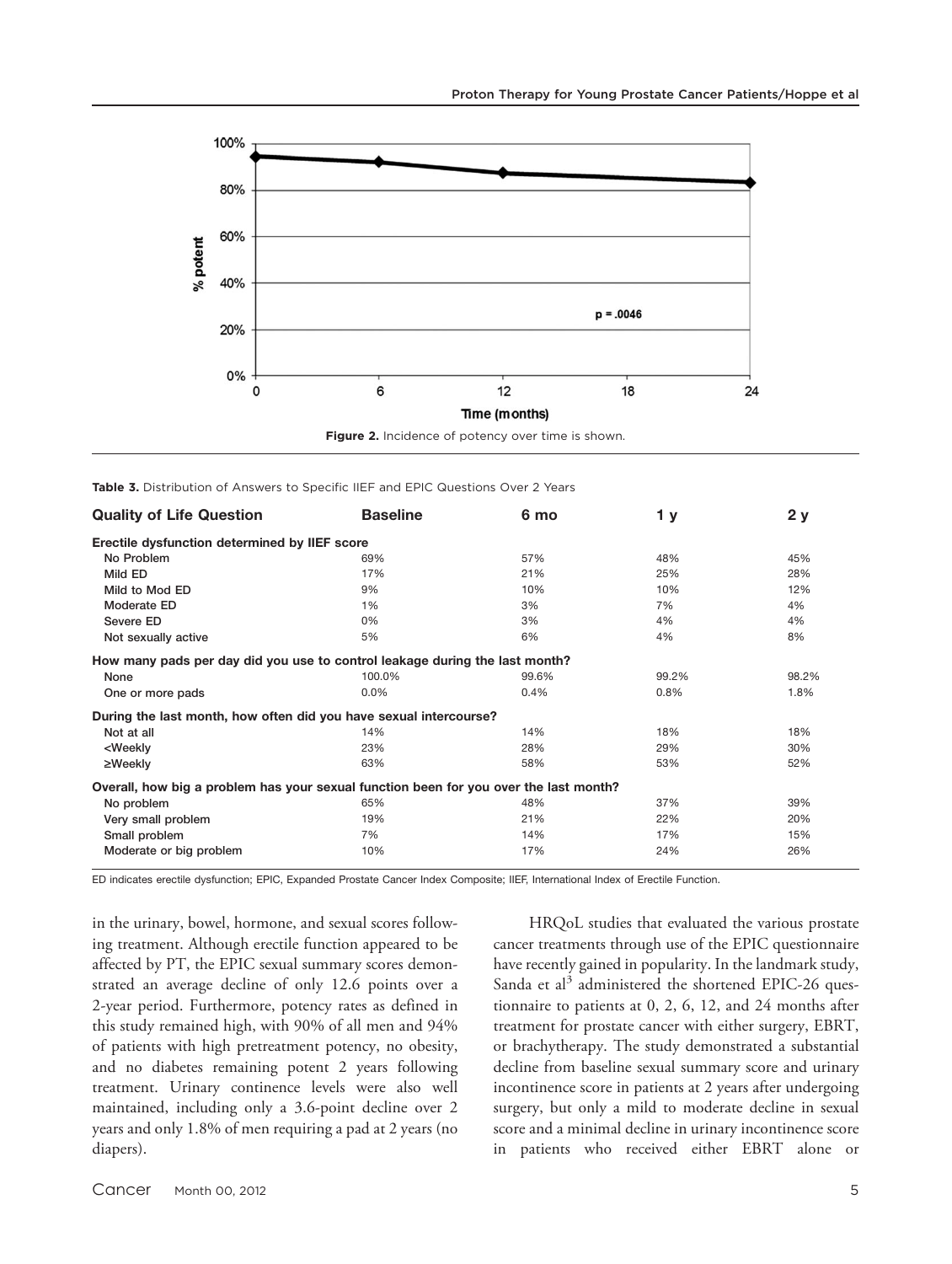Table 4. Univariate and Multivariate Analysis for Decline in SS Score and Potency

| Factor                          | <b>SS Decline</b><br>$\geq 50\%$ SD |            | SS Decline $\geq$ SD |            | <b>Potency</b> |            |
|---------------------------------|-------------------------------------|------------|----------------------|------------|----------------|------------|
|                                 | <b>UVA</b>                          | <b>MVA</b> | <b>UVA</b>           | <b>MVA</b> | <b>UVA</b>     | <b>MVA</b> |
| Age                             | 0.395                               |            | 0.674                | -          | 0.296          |            |
| Body mass index                 | 0.101                               | 0.088      | 0.269                | 0.303      | 0.028          | 0.211      |
| Marital status                  | 1.000                               |            | 0.743                |            | 0.465          |            |
| Mood disorder                   | 0.482                               | -          | 0.570                | -          | 0.562          | -          |
| $Dose \geq 80$ CGE              | 0.482                               | 0.890      | 0.036                | 0.017      | 1.000          | 0.116      |
| Dose/fraction 2.5 CGE vs 2      | 0.725                               |            | 0.708                |            | 0.779          |            |
| Risk (low vs intermediate/high) | 0.699                               | -          | 0.891                | -          | 0.300          |            |
| Smoker $\geq$ 10 pack years     | 0.882                               | -          | 0.269                | -          | 1.000          |            |
| Drinks $> 7$ /wk                | 0.481                               |            | 0.654                |            | 0.496          |            |
| Bulb mean dose $\geq$ 40 CGE    | 0.439                               | 0.233      | 0.020                | 0.012      | 0.801          | 0.101      |
| <b>Diabetes</b>                 | 0.785                               | 0.674      | 0.074                | 0.169      | 0.015          | 0.015      |
| High cholesterol                | 0.522                               | -          | 0.056                |            | 1.000          |            |
| Hypertension                    | 0.794                               | -          | 1.000                | -          | 0.202          |            |
| Cardiac disease                 | 0.825                               |            | 0.234                |            | 1.000          |            |
| Alpha blocker                   | 0.393                               |            | 0.254                |            | 1.000          |            |
| Pretreatment IIEF $<$ 22        | 0.310                               |            | 0.877                |            | 0.001          | 0.093      |
| Testosterone $<$ 300            | 1.000                               |            | 0.879                |            | 1.000          |            |

CGE indicates cobalt Gy equivalent; IIEF, International Index of Erectile Function; MVA, univariate analysis; SD, standard deviation; SS, sexual summary; UVA, univariate analysis.

brachytherapy alone. Brachytherapy and radiotherapy alone did, however, lead to mild increases in urinary irritation or obstructive symptoms and bowel symptoms not seen with surgery. Pardo et al demonstrated similar outcomes after evaluating EPIC scores 3 years after treatment of prostate cancer with surgery, brachytherapy, or EBRT in a cohort of patients from Spain.<sup>6</sup>

Despite the higher radiation doses delivered with PT in our study, the results seen with the EBRT groups in the studies of Sanda et al and Pardo et al are similar with respect to urinary incontinence, urinary irritation/ obstructive score, bowel score, and hormonal score. Importantly, Sanda et al reported the use of pads for the management of incontinence at 2 years in 20% of patients following prostatectomy, 5% following EBRT, and 8% following brachytherapy. The outcomes after EBRT are similar to those that were found in our study with a rate of 1.8%. Although the sexual outcomes were better with PT in the present study compared with the other radiation modalities reported in the studies by Sanda et al and Pardo et al, this finding may be due to selection bias. The PT group was made up of younger men with higher baseline sexual function and, thus, we might expect corresponding higher sexual summary scores in follow-up as well. Nevertheless, the data is valuable for prediction of important HRQoL outcomes in younger men facing treatment decisions.

Although the sexual data is hard to compare to other radiotherapy data sets, due to both the high baseline function in this study and young age of the patients, comparisons with surgical data are reasonable. In fact, in the study by Sanda et al, the baseline sexual score was 80, but it dropped to 40 at 2 years following nerve-sparing surgery (and declined to 20 after non–nerve-sparing surgery). Similarly, in the study by Pardo et al, the EPIC sexual summary score of the prostatectomy patients dropped from 67 at baseline to 40 at 2 years after nerve-sparing surgery and 18 after non–nerve-sparing surgery. This contrasts considerably with the results from our study with PT, where baseline function only declined from 75.5 to 62.9 at 2 years. In addition, the number of men engaging in sexual intercourse at least weekly only dropped by 11% (from 63% at baseline to 52% at 2 years) in the 2 years following PT. Thus, preservation of sexual function after PT compares favorably with reported surgical experiences in the first 2 years following treatment.

Despite the excellent outcomes at 2 years, there does appear to be some clinically relevant decline in sexual function and potency following PT, potentially attributable to factors other than increasing age. The multivariate analysis suggests a possible dose-related injury to the penile bulb, because mean dose to the penile bulb  $\geq$ 40 CGE was associated with a decline by greater than the standard deviation in sexual summary scores. Other studies of penile bulb dose with standard EBRT and ED have yielded mixed results. The study by van der Wielen et  $al^{18}$  found no correlation between ED at 2 years and dose to either the crura or the penile bulb in a study of 96 patients treated with doses of 68 to 78 Gy. However, Mangar et al<sup>19</sup> reported a significant correlation at 2 years between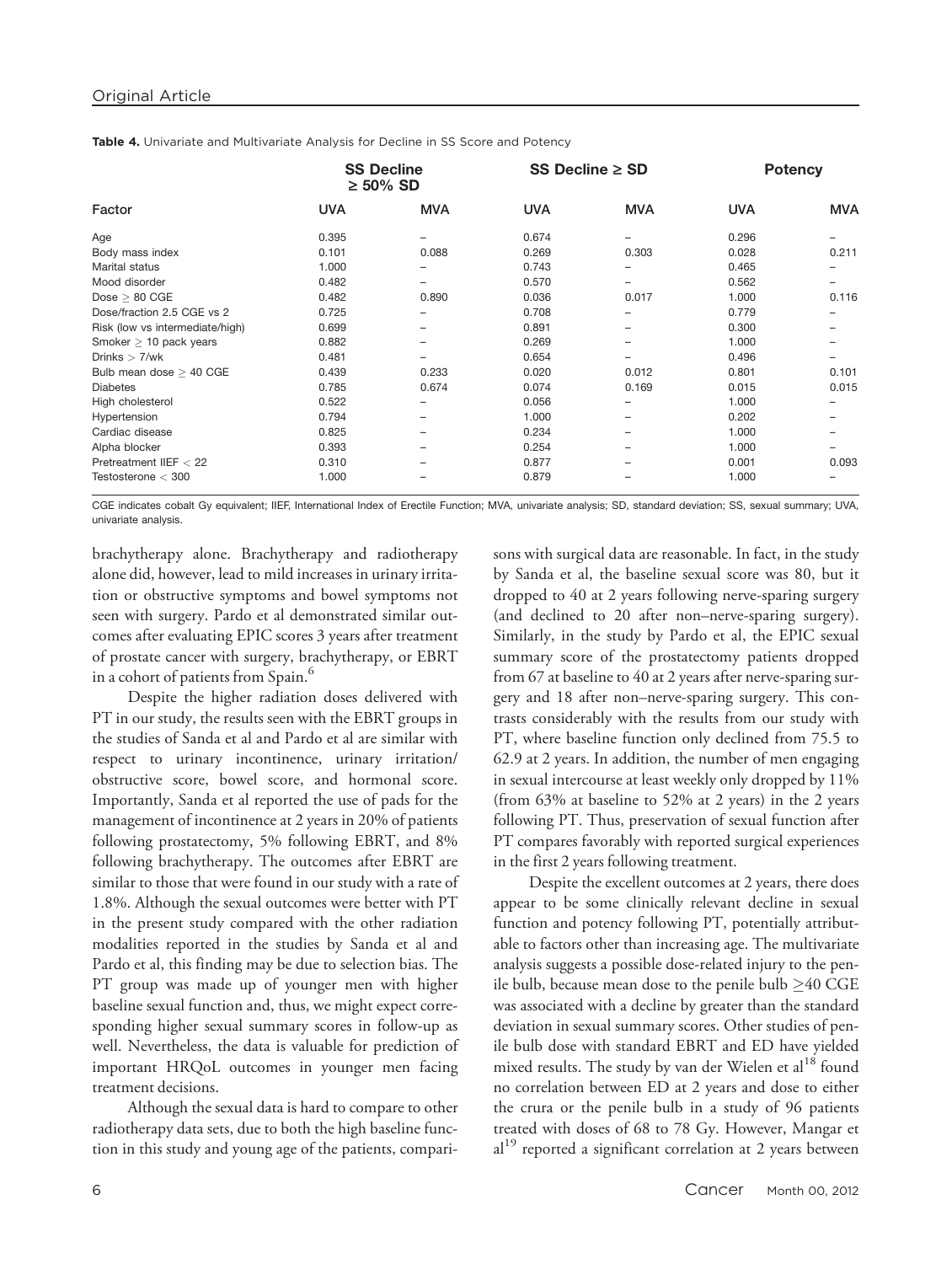the penile bulb dose-volume histogram (DVH) and ED in 51 men with baseline potency who had received 3 to 6 months of hormonal treatment and 64 or 74 Gy of radiotherapy. Dose received by 90% of the penile bulb (D90)  $> 50$  Gy was significantly associated with ED ( $P =$ 0.006). Likewise, in a study by Wenicke et al $^{20}$  of 29 men who received 66.6 to 79.2 Gy of 3-dimensional conformal radiotherapy, higher penile bulb doses (D30, D45, D60, and D75) were associated with an increased risk of ED. Finally, in an analysis of the Radiation Therapy Oncology Group  $9406$  trial,<sup>21</sup> 158 men who were potent at the start of treatment were evaluated in follow-up, and those who received a penile dose of >52.5Gy had a greater risk of impotence ( $P = .039$ ). The data from these different studies are not entirely consistent but suggestive of doserelated penile bulb injury as a mechanism for radiationinduced ED. More prospective studies with penile bulb dose tracking will be required to determine how reliable this parameter is for predicting preservation of sexual function.

The outcomes reported here are similar to those reported by investigators from the Massachusetts General Hospital, Boston, Massachusetts, in men receiving PT.<sup>12</sup> Coen et al demonstrated small increases in bowel dysfunction and incontinence with more pronounced changes in sexual dysfunction. Their study, however, used the Prostate Cancer Symptom Indices, which cannot be directly compared with the EPIC data available from contemporary surgery and brachytherapy series and included a much older patient cohort with poorer baseline erectile function.

A major limitation of studies on sexual potency is that ED function is subjective, defined differently in various studies, and clearly affected by non–treatment-related factors. Many studies have included patients who received hormone therapy, which can have a negative effect on ED. Other medical comorbidities, such as diabetes, obesity, and cardiac disease, may not have been assessed, and baseline sexual function may not have been considered. One strength of the present study is in its highly selected cohort of younger patients ( $\leq 60$  years old) with known baseline function and comorbidities at the time of treatment. In addition, only a small fraction (10%) of patients in the current study have not completed a followup in the last 12 months, so the potential impact on outcomes from missing data is minimal. Furthermore, the percentage of patients who responded at 1 year (91%) and 2 years (87%) are similar to the response rate from Sanda et al (92% at 1 year and 87% at 2 years)<sup>3</sup> and Pardo et al (88% at 1 year and 85% at 2 years).

#### **Conclusions**

Young men undergoing PT for definitive treatment of prostate cancer have excellent outcomes with respect to ED and urinary incontinence. Attempting to keep the mean penile bulb dose to <40 CGE may further improve outcomes. PT may offer young men an excellent treatment option, with a lower risk of ED and urinary incontinence than with surgery. Further follow-up of this cohort of patients is needed to confirm long-term outcomes.

#### FUNDING SOURCES

No specific funding was disclosed.

#### CONFLICT OF INTEREST DISCLOSURE

The authors made no disclosure.

### **REFERENCES**

- 1. Nelson CJ, Mulhall JP, Roth AJ. The association between erectile dysfunction and depressive symptoms in men treated for prostate cancer. *J Sex Med.* 2011;8:560-566.
- 2. Helgason AR, Adolfsson J, Dickman P, Fredrikson M, Arver S, Steineck G. Waning sexual function–the most important diseasespecific distress for patients with prostate cancer. Br J Cancer. 1996;73:1417-1421.
- 3. Sanda MG, Dunn RL, Michalski J, et al. Quality of life and satisfaction with outcome among prostate-cancer survivors. N Engl J Med. 2008;358:1250-1261.
- 4. Ferrer M, Suárez JF, Guedea F, et al; Multicentric Spanish Group of Clinically Localized Prostate Cancer. Health-related quality of life 2 years after treatment with radical prostatectomy, prostate brachytherapy, or external beam radiotherapy in patients with clinically localized prostate cancer. Int J Radiat Oncol Biol Phys. 2008;72:421-432.
- 5. Rice K, Hudak J, Peay K, et al. Comprehensive quality-of-life outcomes in the setting of a multidisciplinary, equal access prostate cancer clinic. Urology. 2010;76:1231-1238.
- 6. Pardo Y, Guedea F, Aguilo´ F, et al. Quality-of-life impact of primary treatments for localized prostate cancer in patients without hormonal treatment. *J Clin Oncol*. 2010;28:4687-4696.
- 7. Vargas C, Fryer A, Mahajan C, et al. Dose-volume comparison of proton therapy and intensity-modulated radiotherapy for prostate cancer. Int J Radiat Oncol Biol Phys. 2008;70:744-751.
- 8. Fontenot JD, Lee AK, Newhauser WD. Risk of secondary malignant neoplasms from proton therapy and intensity-modulated x-ray therapy for early-stage prostate cancer. Int J Radiat Oncol Biol Phys. 2009;74:616-622.
- 9. Vargas C, Mahajan C, Fryer A, et al. Rectal dose-volume differences using proton radiotherapy and a rectal balloon or water alone for the treatment of prostate cancer. Int J Radiat Oncol Biol Phys. 2007;69:1110-1116.
- 10. Zietman AL, Bae K, Slater JD, et al. Randomized trial comparing conventional-dose with high-dose conformal radiation therapy in early-stage adenocarcinoma of the prostate: long-term results from proton radiation oncology group/american college of radiology 95– 09. J Clin Oncol. 2010;28:1106-1111.
- 11. Talcott JA, Rossi C, Shipley WU, et al. Patient-reported long-term outcomes after conventional and high-dose combined proton and photon radiation for early prostate cancer. JAMA. 2010;303:1046-1053.
- 12. Coen JJ, Paly JJ, Niemierko A, et al. Long-term quality of life outcome after proton beam monotherapy for localized prostate cancer. Int J Radiat Oncol Biol Phys. 2011 May 26. [Epub ahead of print].
- 13. Wei JT, Dunn RL, Litwin MS, Sandler HM, Sanda MG. Development and validation of the expanded prostate cancer index